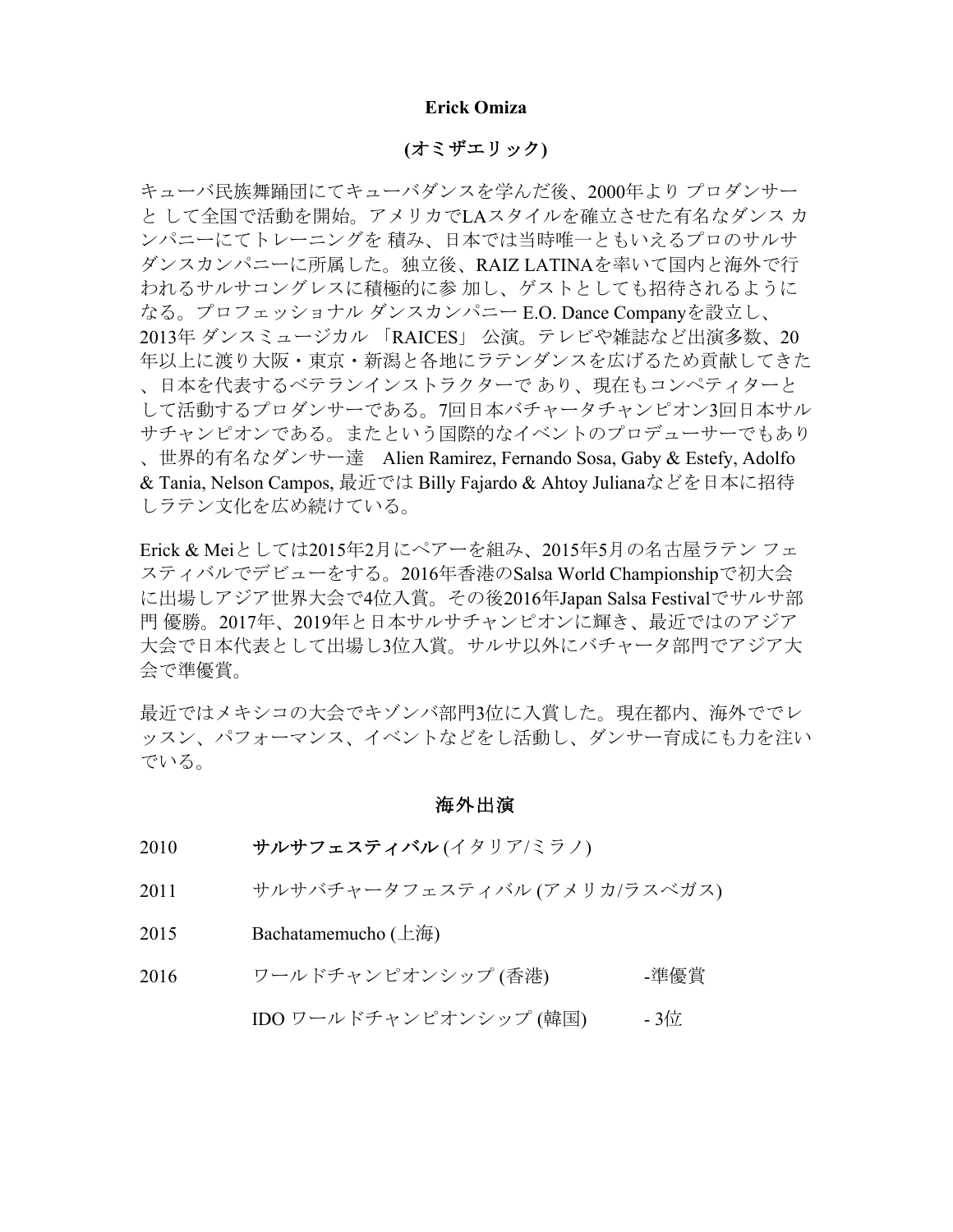# ダンス実績

2020 **Oxaca Salsa & Bachata Festival** (メキシコ) - キゾンバペアー 3位 - バチャータプロアマ部門優勝

2019 **Asia Pacific International Dance Championships** (タイ) - バチャータプロ部門 準優勝 - サルサソロプロ部門準優勝 **Asian Dancesport Games** (日本)

- サルサプロ部門優勝 - アジア大会サルサプロ部門3位

2018 **Asia Pacific International Dance Championship** (タイ)

- アジア大会サルサプロ部門3位

| 2017<br><b>World Latin Dance Cup</b> $(\mathcal{F} \times \mathcal{Y} \times \mathcal{Y})$ | - Salsa on1 ファイナリスト |
|--------------------------------------------------------------------------------------------|---------------------|
| Japan Cup $(\exists \nexists)$                                                             | - サルサプロ部門優勝         |
| <b>Japan Latin Dance Competition</b> $(\exists \nexists)$                                  | - サルサプロ部門3位         |
| 2016<br><b>Japan Salsa Festival</b> ( $\boxplus \cancel{\pm}$ )                            | - サルサ部門優勝           |
| Hong Kong Salsa World Championship (香港)<br>- サルサ部門4位                                       |                     |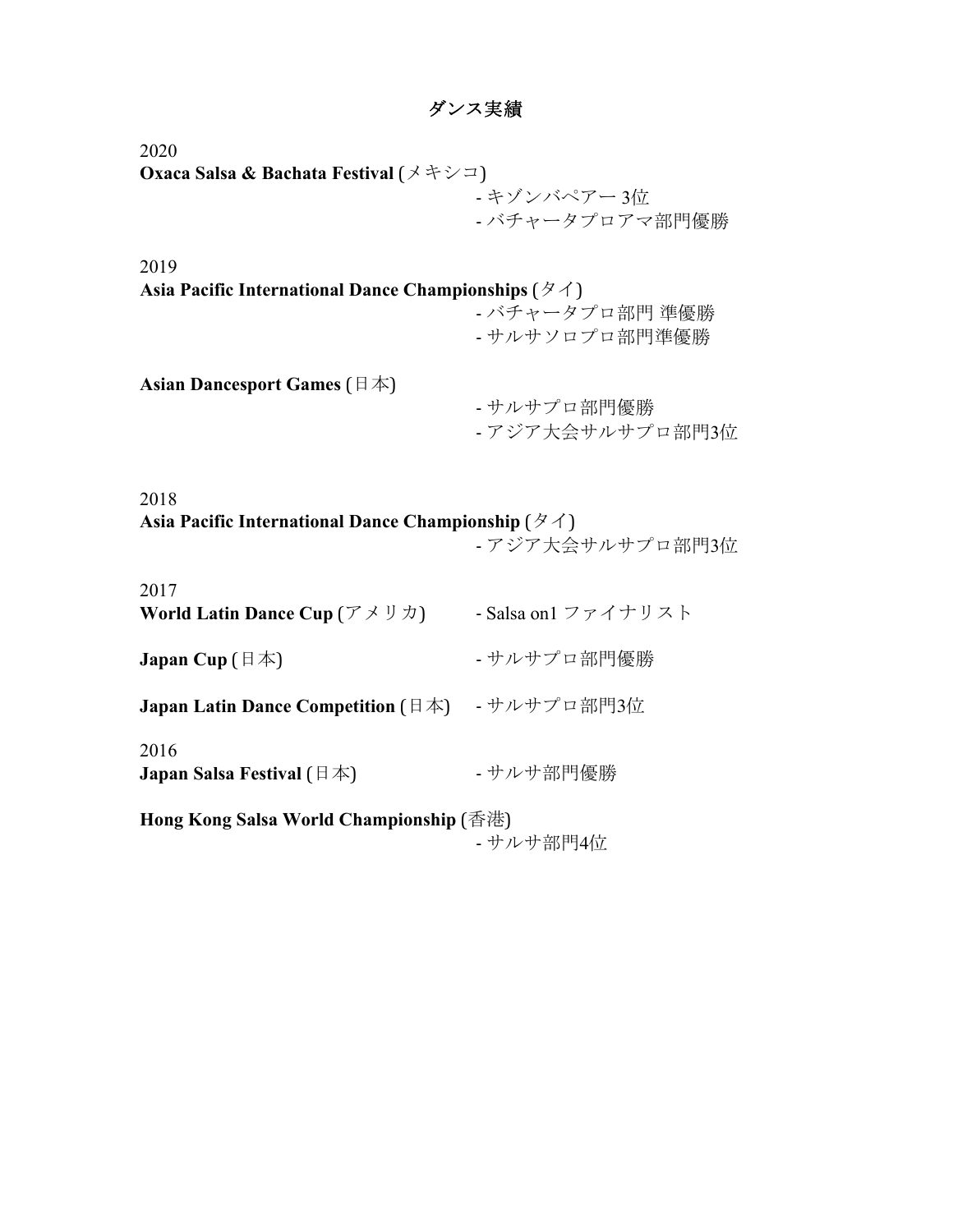# **Erick Omiza**

Erick Omiza is 7 times Japan Bachata Champion, Asia Bachata Champion, and 3 times Japan Salsa Champion. He is also the founder, director and choreographer of E.O Dance Company and dance school Raiz Latina. He finished training in Cuba and started his career as a professional dancer in 2000. With more than 20 years of professional dancing experience, he has worked all around Japan as well as internationally around the world (Peru, Thailand, China, etc). He is also the producer of the International Dance Festival *Shuffle Latino,* working with world-class dancers such as Alien Ramirez, Fernando Sosa, Gaby & Estefy, Adolfo & Tania, Nelson Campos, and recently Billy Fajardo & Ahtoy Juliana.

Erick and Mei started competing together from 2016, and received their 1st Japan Salsa Champions title together at the Japan Salsa Festival in the same year. At the 2017 Japan Latin Dance Competition they came 3rd in the pro salsa division, followed by another Champion title at the Japan Cup in the pro salsa division. With a few Japan titles, they tried their luck at the 2017 World Latin Dance Cup and were finlists in the salsa division.

Continuing on with international competitions, they came  $3<sup>rd</sup>$  at the 2018 Asia Pacific International Dance Championship held in Bangkok in the salsa on1 pro division.

In 2019 they became Japan Salsa Champions once more during the Asian Dance Sportsgames in Kyoto, while also reaching 3rd in the Asia Area Division. Recently, they competed in the Oaxaca Salsa & Bachata Festival in Mexico and came 3rd in the Kizomba Fusion Pair Division.

## **Experience /Awards**

| 2020                                                      |                                                               |
|-----------------------------------------------------------|---------------------------------------------------------------|
| <b>Oxaca Salsa &amp; Bachata Festival (Mexico)</b>        |                                                               |
|                                                           | - Kizomba Fusion Pair 3rd place<br>- Bachata Pro-Am Champions |
| 2019                                                      |                                                               |
| Asia Pacific International Dance Championships (Thailand) |                                                               |
|                                                           | - Bachata Pro 2nd place                                       |
|                                                           | - Salsa Solo Pro 2nd place                                    |
| <b>Asian Dancesport Games (Japan)</b>                     |                                                               |
|                                                           | - Salsa Pair Pro Champion                                     |
|                                                           | - Salsa Pair Pro 3 <sup>rd</sup> Place                        |